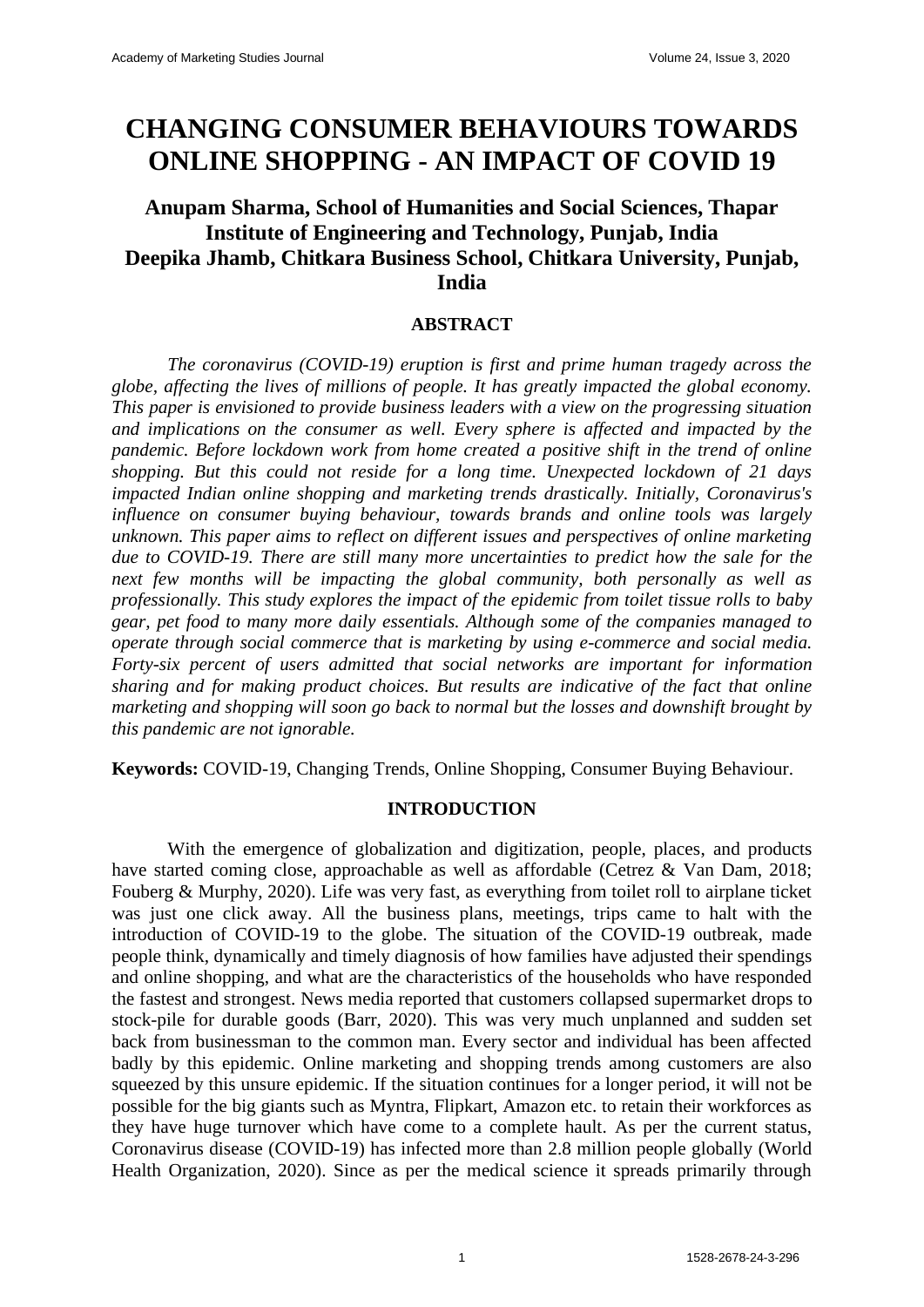contacting the infected person (even through cough or sneeze) or by touching the surface that has a virus on it, so the best way chosen out by the government is to stay at home and stay safe. Initially, this has jumped the number of users of online shopping, globally, but because of delay in order deliveries, this has come to halt after a week. Specifically, in context to India, stay at home has augmented the number of First Time Users (FTUs), earlier who were inhibited to shop online.

The present research also relates to the literature done on how crises influence the economy of the world, and policymaker's reactions to those crises. In the outcome of the 2008 Great Recession time, a large literature studied the impact of credit supply shocks (Mian & Sufi, 2009, 2011; Argyroudis & Siokis, 2018; Cipollini & Parla, 2018; Garcia, 2020) and securitization (Keys et al., 2012, Wood & Gokhale, 2017; Dou, 2017; Bentolila et al., 2018) led to the financial crisis. This paper is an attempt to join a quickly growing body of work swotting the impact of the COVID-19 epidemic on the economy of the Indian online market. Eichenbaum et al. (2020); Barro et al., (2020) and Jones et al., (2020) proposed a macroeconomic framework for reviewing epidemics. Gormsen & Koijen (2020) have attempted to study the impact of COVID-19 on stock prices and dividend future reactions to the pandemic, and anticipations of a probable recession due to COVID-19. So, this study is an attempt to identify the impact of this crisis on online shopping platforms and how the changed spending behaviour of customers is going to sustain in the future.

#### **LITERATURE REVIEW**

#### **Indian Retail Market**

The Indian retail market is segregated in unorganized and organized sectors, out of which unorganized sector includes about 13.8 million conventional family-run neighbourhood stores and the organised retail sector with a share of less than 10% (IBEF, 2020; Halan, 2020). The organised sector further includes all organized brick and mortar stores and [online shopping](https://retail.economictimes.indiatimes.com/tag/online+shopping) sites (Sinha, 2019). Despite the boom in the B2C e-commerce sector in India, the majority of Indian consumers continue to have faith in the neighbourhood brick and mortar stores for shopping as they prefer to touch and feel the products before buying and negotiating discounts over-the-counter. In India, a great majority of B2C [e](https://retail.economictimes.indiatimes.com/tag/ecommerce)[commerce](https://retail.economictimes.indiatimes.com/tag/ecommerce) retailers, draw consumers to shop online by offering various exciting schemes such as discounts, free delivery, buy-one-get-one-free and exchange offers (Srivastava & bagale, 2019; Joseph, 2019). However, many Indian shoppers known to be cost-conscious and conservative as a part of their value system, are generally not attracted to making quick decisions based on promotions and advertisements. Moreover, online shoppers, many-atimes, come across problems concerning product delivery timelines and customer support services (Khare, 2016; Arpana, 2020). Customers' perception of risk toward online web sites is aggravated due to the inferior IT set-up used by several e-tailers, resulting in the hacking of personal information (Retail Economic Times of India, 2020; Staff, 2020).

#### **Sensitivity towards Products Manufactured Abroad**

Consumers have expressed their concern towards products that are made in china (Uyar, 2018). The emergence of this disease has created a panic mental situation among regular users of the few products now, they are becoming more conscious of buying products made abroad. This has given a boom to locally manufactured products and supports the MAKE in India's initiative of the government. The majority of the consumers said that they will no longer prefer the products made in china.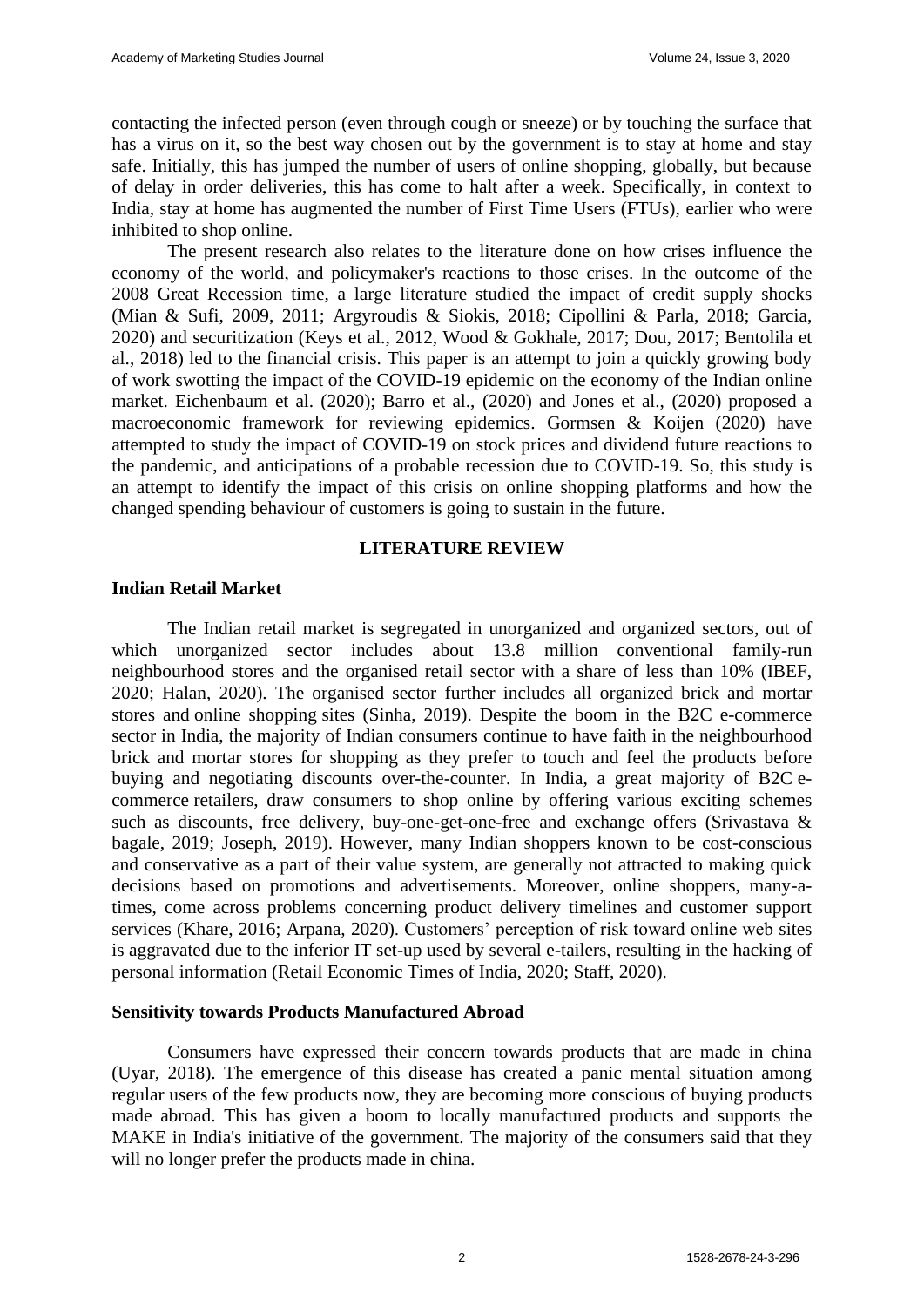

Source: Author's Compilation

# **FIGURE 1 SENSITIVITY TOWARDS PRODUCTS MANUFACTURED ABROAD**

Consumers are very much aware of the details of where the product has been made, and what quality has been delivered to them at home. Surevy has been done among seventy six males and eighty three females regarding their change in behaviour towards products manufactured outside India. From figure 1 one can infer that majority of the male respondents do care about the place of product manufactured and hesitate to buy products manufactured abroad and fifty four percent of females supported that after COVID-19 they are concerned about a product manufactured place and will not prefer made in china products as of now.

# **A shift in the Consumers' Buying behaviour**

Empty shelves during COVID 19 have generated severe problems for the consumers' (Lufkin, 2020). COVID 19 has forced consumers to change the way they preferred to shop. There is an increased shift in consumer buying behaviour from traditional shopping to online shopping (Reddy, 2020). Apart from the augmented number of customers indulging into online shopping shift has been observed in the choice of products being ordered by customers through these online tools. The majority of the customers have started positively ordering more personal care and medical kits rather than ordering fashion products. National Retail Federation (NRF) has surveyed on consumer's online shopping behaviour in this epidemic situation and has briefed certain consumer buying behavioural changes as follows:

- 1. As per the survey results, 9 out of 10 customers have changed their shopping practices.
- 2. Results are supportive that more than 50% of customers have changed their traditional shopping habits by ordering products online.
- 3. About 6 out of 10 customers stated that they avoid going to store due to the fear of being infected and ordering necessary goods from online marketing tools.

All these behavioural changes are not permanent but few are going to last permanently. As the society will recover from this survival mode, this digital- online shopping adoption is likely to become permanent. So, in the end, this pandemic situation has been classified into two aspects one is a shift in customer behaviour that avoids public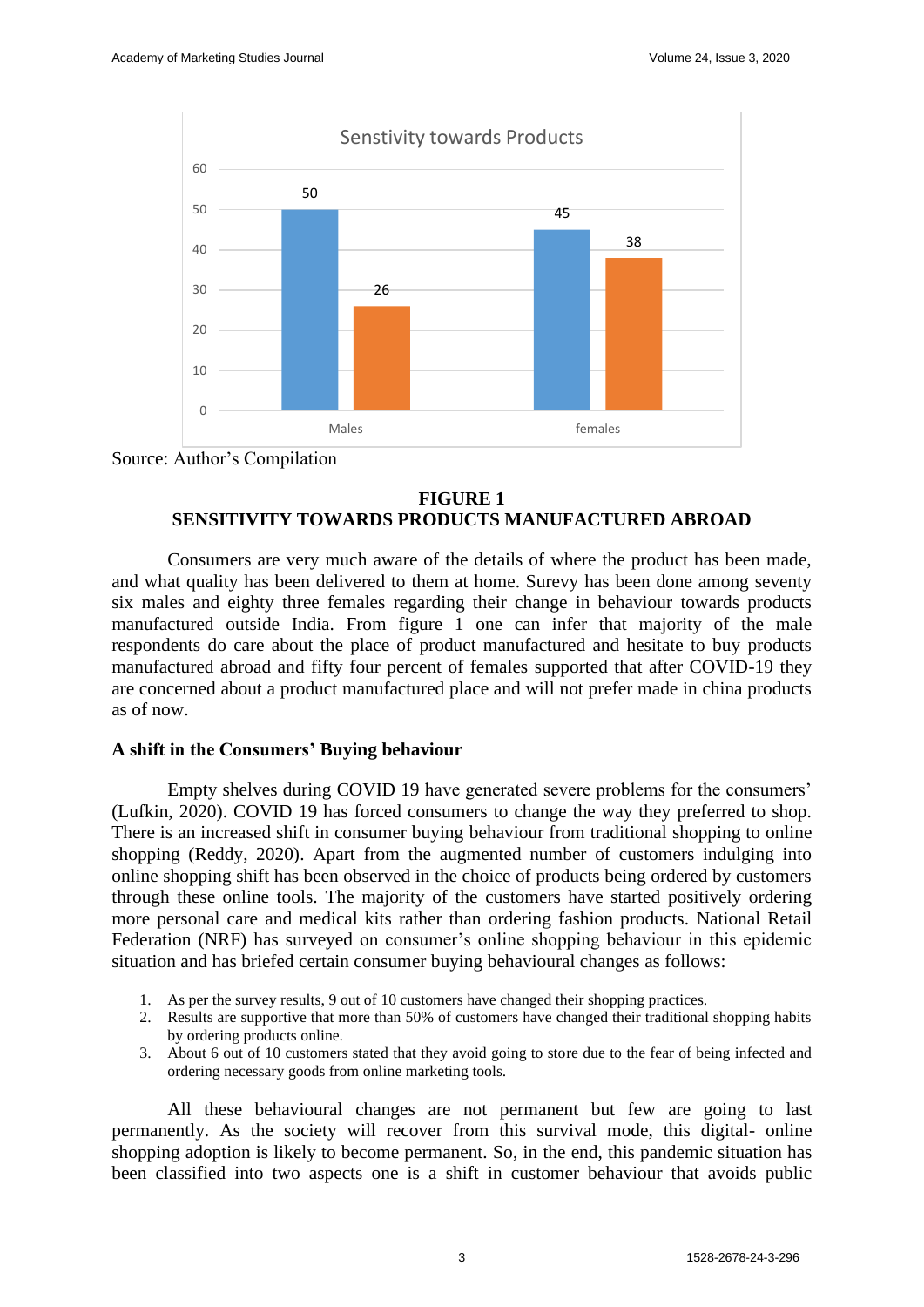crowded gatherings and second is more inclination towards digital adoption (Shashidhar, 2020).

Marketing research company [Nielsen](https://www.nielsen.com/us/en/insights/article/2020/nielsen-investigation-pandemic-pantries-pressure-supply-chain-amidst-covid-19-fears/) has further explored that one of the UK-based fashion retailer's online search traffic drop by approximately 40% after severe new procedures have been announced in mid-March to fight with COVID-19 virus results are shown in Figure 2 below:



Source: Nielsen Retail Measurement Services (2020)



Research done by [Nielsen](https://www.nielsen.com/us/en/insights/article/2020/nielsen-investigation-pandemic-pantries-pressure-supply-chain-amidst-covid-19-fears/) company claims that customer buying behaviour has been changed from fashion-oriented shopping to daily need-based shopping things as explained follows:

- 1. Active health product buying (increased purchasing of anticipatory health and wellness products).
- 2. Responsive health management kits (increased purchasing of protective kits like masks and alcoholbased hand sanitizers).
- 3. Vigorous pantry items purchasing (storing more of groceries and household daily essentials).
- 4. Quarantine preparation in advance (facing shortages of goods in stores, customers have cut down on store visits).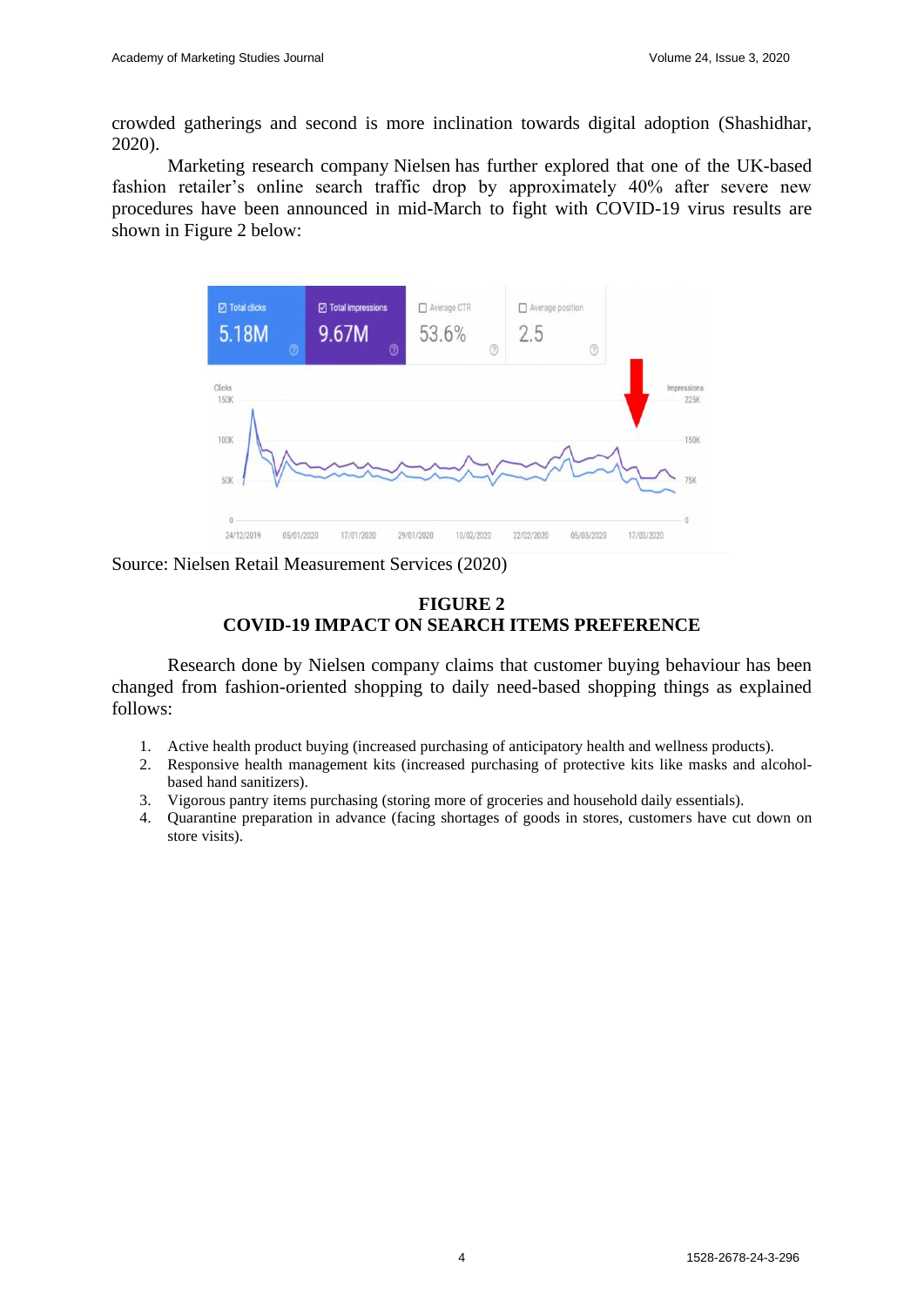

Source: Nielsen Retail Measurement Services (2020)

#### **FIGURE 3 COVID-19 IMPACTS INCREASE IN THE SALE OF HEALTH-RELATED ITEMS**

Researches by Gourinchas & Parker (2002); Kaplan & Violante (2014); Kaplan et al., (2020) proposed theoretical models of household consumption responses. Initially in March, there was little direct effect of COVID-19 in the United States, and India but substantial awareness of prospective damage in the near future. Research by agencies supports that significant stockpiling and spending reactions among customer, which is consistent with expectations playing a large role in house hold consumption and decisions medical marks as shown in Figure 3.

# **RESULTS AND DISCUSSION**

## **Initiatives taken by Online Players**

This pandemic situation surely will pass soon, and everything will be at place by the time. But this time it will not be easy for people, business, and economies to settle. As the losses incurred by the crisis are never fulfilling and forgotten. Everyone involved in the social service sector doing their best to save the humanity. So as online market players too came forward to provide uninterrupted delivery of medical and house hold services, so that all together we can fight with the situation.

On 25th March 2020, India's renowned grocery online store posted a message that "*We'll be back soon*! As we are currently experiencing unprecedented demand. Even Amazon one of the leading e-commerce players over the globe- is showcasing that "*we are getting back on track*". Myntra is posting "*STAY Safe Stay Home*". So this is the story experienced by all the available online merchants in the phase of the epidemic.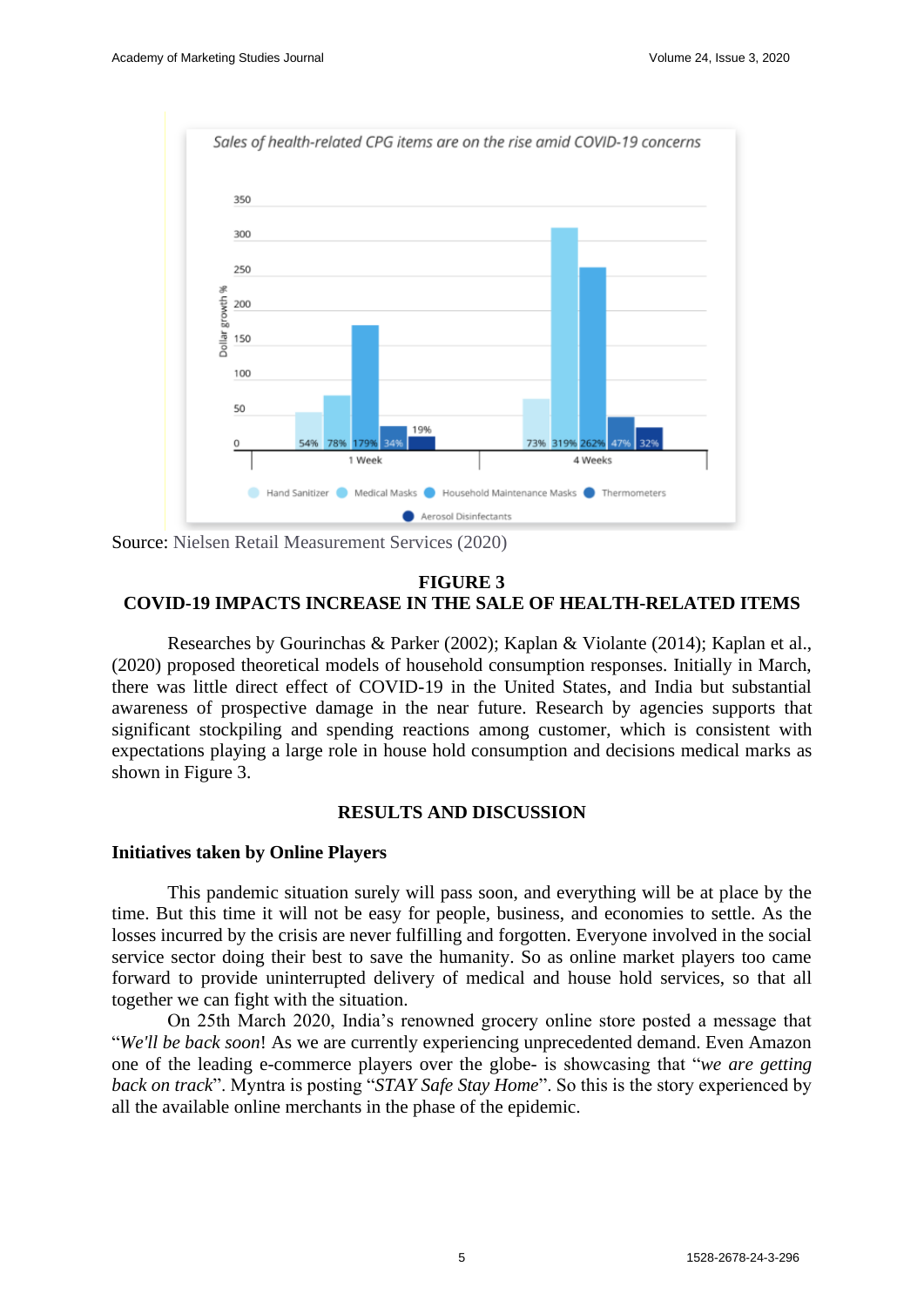

Source: www.amazon.in

# **FIGURE 4 AMAZON'S THANKYOU MESSAGE**

As shown in Figure 4 Amazon one of the largest e-commerce player is coming forward to thank the doctor's workers, volunteers, picker suppliers, drivers and everyone who is contributing towards fighting with this epidemic. In Figure 5 Amazon is supporting the lockdown announced by the Indian government and promoting the safety message by staying at home and following the WHO norms.



Source: www.amazom.com

**FIGURE 5 AMAZON PROMOTING STAY HOME STAY SAFE**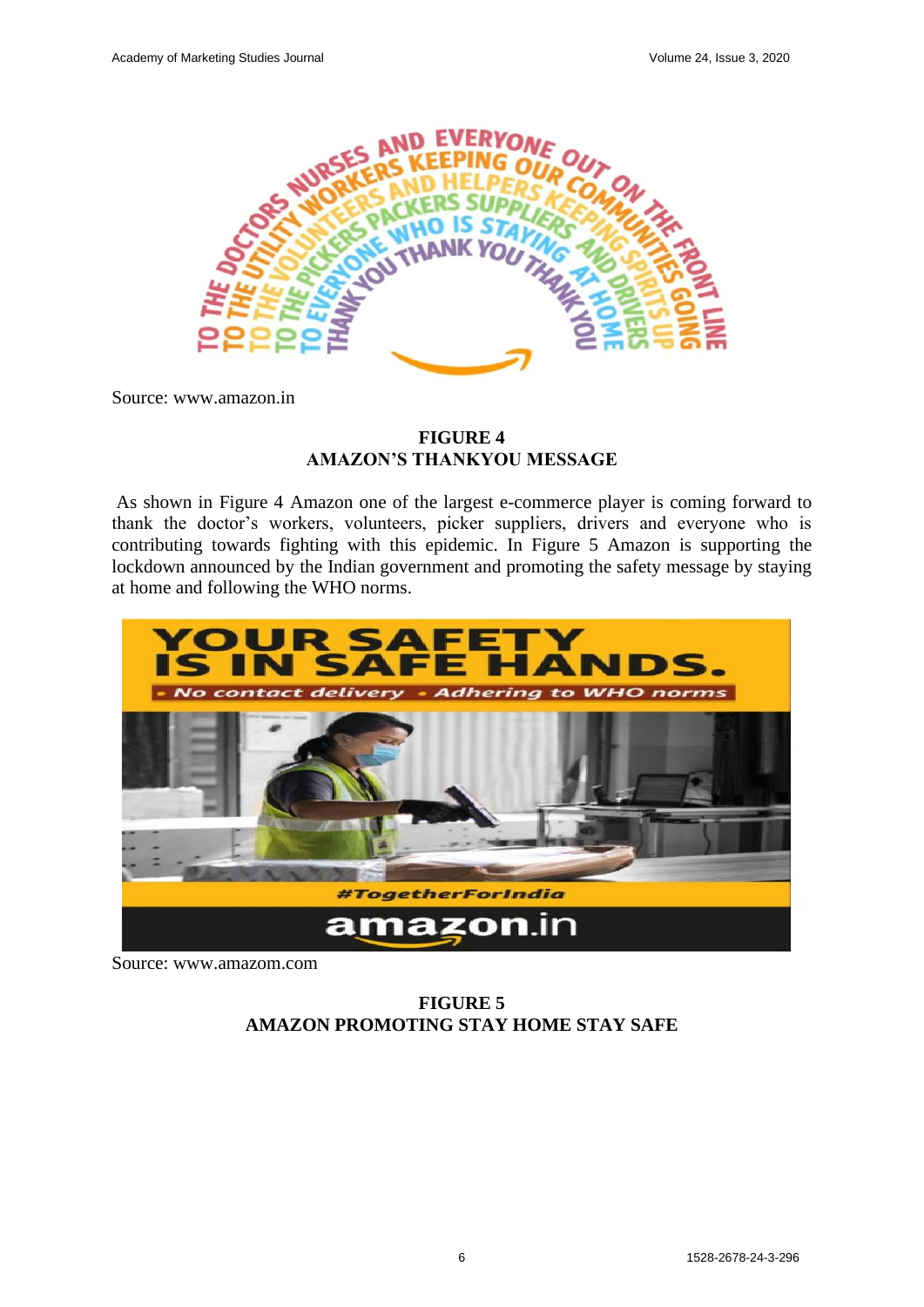

Source: www.myntra.com

# **FIGURE 6 MYNTRA SUPPORTING STAY HOME STAY SAFE**

Like other online merchants in Figure 6, Myntra is also supporting the cause and making people aware of the benefits of staying and staying fit. Even Big Basket, India's largest online food and grocery store has stood for the cause and initiated contactless delivery option for all their customers as precautionary measure to fight against Covid-19. They are trying to make people to *'be a caring shopper'* by planning their grocery and essential good requirement for next 3-4 weeks and placing the bulk orders so as to ensure safe and easy delivery to customers of a locality in one go. All of the online marketing sites have conveyed to their respective customers that as of now they are supporting the respective governments to fight against viruses and very soon they will be back in work and deliver the orders in Table 1.

| Table 1                                            |                      |                                                                                                                                                                                              |  |
|----------------------------------------------------|----------------------|----------------------------------------------------------------------------------------------------------------------------------------------------------------------------------------------|--|
| SUMMARY OD KEY INITIATIVES TAKEN BY ONLINE PLAYERS |                      |                                                                                                                                                                                              |  |
| Sr. No.                                            | <b>Online Player</b> | <b>Key Initiatives for Consumers</b>                                                                                                                                                         |  |
|                                                    | Flipkart             | Working closely with marketplace partners to ensure adequate<br>$\bullet$                                                                                                                    |  |
|                                                    |                      | availability of consumer sanitary products like hand sanitizers, gloves,<br>and masks.                                                                                                       |  |
|                                                    |                      | Flipkart Travel is offering a full refund (including convenience fee) on<br>٠<br>cancellation and rescheduling of air tickets booked on Flipkart Travel.                                     |  |
|                                                    |                      | Working closely with our sellers to urge responsible pricing and<br>٠                                                                                                                        |  |
|                                                    |                      | behaviour. Products with fake claims and inflated prices are being<br>removed an ongoing basis.                                                                                              |  |
|                                                    |                      | Working with our sellers to replenish products and encouraging them                                                                                                                          |  |
|                                                    |                      | to be fair in the prices they are proposing.                                                                                                                                                 |  |
|                                                    | Amazon               | Increasing capacity for grocery delivery from Amazon Fresh and<br>$\bullet$                                                                                                                  |  |
|                                                    |                      | Whole Foods Market as quickly as possible.                                                                                                                                                   |  |
|                                                    |                      | Enhanced cleaning at all Whole Foods Market stores and now open one<br>$\bullet$<br>hour early for customers who are $60+$ years old in the U.S. (70+ years<br>old in the UK).               |  |
|                                                    |                      | Focusing on high-priority items to ensure the fastest delivery of<br>$\bullet$<br>household staples, medical supplies, and other high-demand products<br>coming into our fulfilment centers. |  |
|                                                    |                      | Vigorously combating price gouging to help protect customers, help<br>$\bullet$<br>ensure fair pricing, and combat those seeking to profit off the COVID-<br>19 crisis.                      |  |
|                                                    |                      | Giving our customers more time to return items.                                                                                                                                              |  |
|                                                    |                      | Our Amazon and Alexa devices help keep customers stay connected<br>$\bullet$<br>and informed.                                                                                                |  |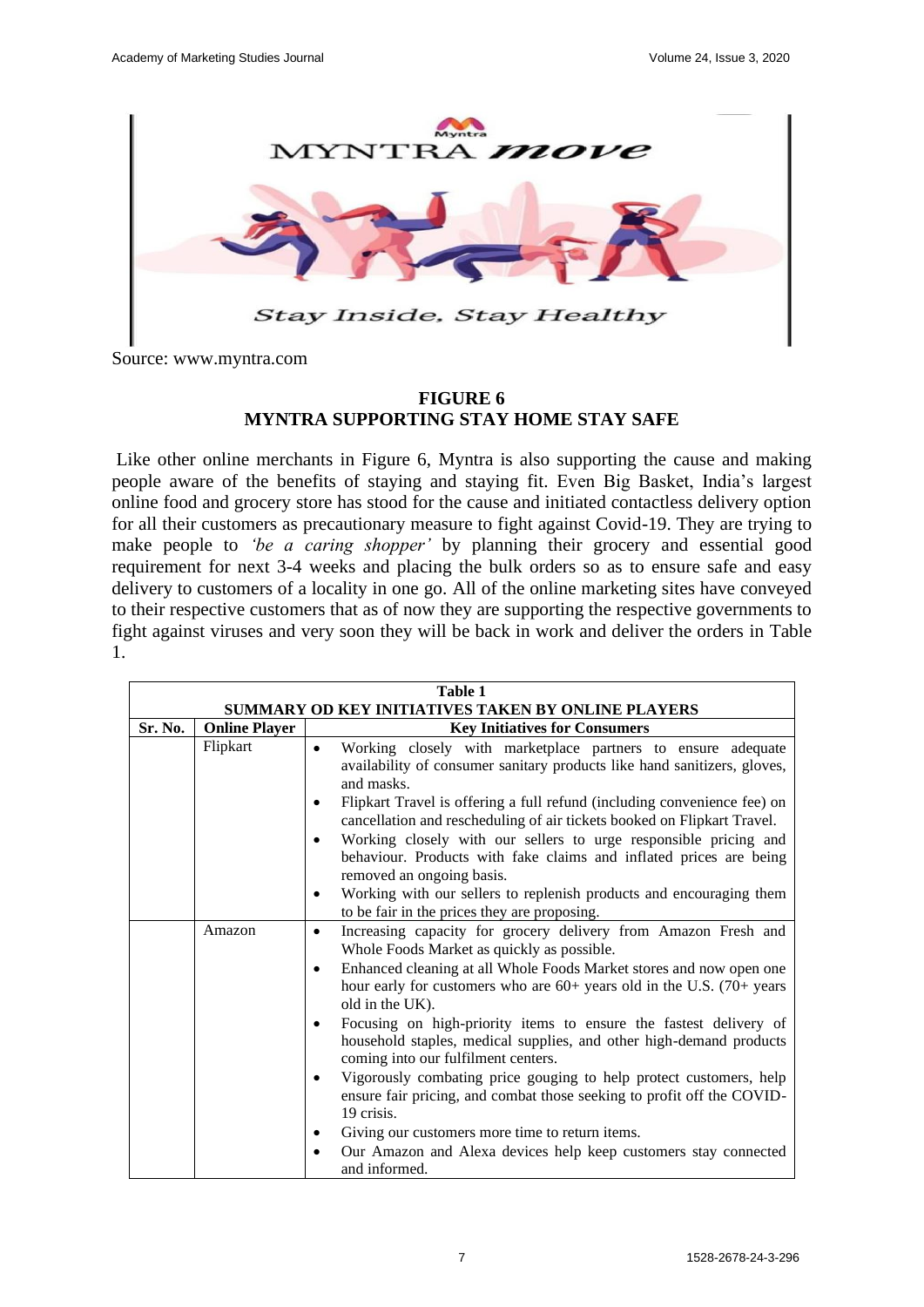| <b>Big Basket</b> | Selling 1199 essential products including groceries, fruits and<br>$\bullet$<br>vegetables, baby care and feminine hygiene items. |
|-------------------|-----------------------------------------------------------------------------------------------------------------------------------|
|                   | Curating our product selection to reflect only the essential products<br>$\bullet$                                                |
|                   | needed at this time of Covid-19 to makes our operations easier and                                                                |
|                   | helps us serve more customers.                                                                                                    |
|                   | Vigorously combating prices by offering discounts to help customers.<br>$\bullet$                                                 |
|                   | Requesting and taking combined bulk orders of self and of neighbours<br>$\bullet$                                                 |
|                   | to initiate easy delivery to a locality in one go.                                                                                |
|                   | Increasing our technical server capacity by 50% to enable our<br>$\bullet$                                                        |
|                   | app/website to manage more traffic which will help in serving more                                                                |
|                   | orders.                                                                                                                           |
|                   | Initiating a refund policy on cancellation of order by taking 7-9 days to<br>$\bullet$                                            |
|                   | credit the money back into customers account.                                                                                     |
| Nykaa             | India's largest Omni-channel beauty destination is offering upto 70%<br>$\bullet$                                                 |
|                   | off on all the essential hygiene and beauty products.                                                                             |
|                   | Accepting pre-paid orders for essentials like personal hygiene products,<br>$\bullet$                                             |
|                   | hand sanitizers, sanitary napkins, and more, although with longer                                                                 |
|                   | delivery timelines than usual.                                                                                                    |
|                   | Initiating 'stay safe at home' by promoting buying of beauty tips<br>$\bullet$                                                    |
|                   | through beauty guides and videos.                                                                                                 |
| Snapdeal          | Ensuring full access to the Snapdeal platform across the app along with<br>$\bullet$                                              |
|                   | full functionality to ensure customers continuous purchasing and                                                                  |
|                   | tracking of their orders.                                                                                                         |
|                   | Tied up with dealers in local grain markets, FMCG wholesalers and<br>$\bullet$                                                    |
|                   | medical equipment dealers for e- tailoring and delivering essential                                                               |
|                   | goods within 6-10 days                                                                                                            |
|                   | Maintaining constant touch with our courier partners to ensure that<br>$\bullet$                                                  |
|                   | delivery of orders is run under high levels of safety and hygiene norms.                                                          |
|                   | Working closely with our sellers to ensure that the orders placed can be<br>$\bullet$                                             |
|                   | collected quickly for their onward journey to customers.                                                                          |
|                   | Ensuring that 100% of our team members are working from home<br>$\bullet$                                                         |
|                   | ensuring their safety.                                                                                                            |
|                   | Prioritizing the deliveries of essential goods to ensure timely delivery<br>$\bullet$                                             |
|                   | to our customers.                                                                                                                 |
|                   | Ramping-up on-ground support and hiring in addition to offering<br>$\bullet$                                                      |
|                   | incentives to supply chain and delivery executive engaged in grocery                                                              |
|                   | and essentials to enhance delivery capacity.                                                                                      |

## **Author's Compilation**

The above table depicts that the online players are continuously taking steps to help their consumers in providing what they need and committed to ensuring the safety of their consumers during this pandemic situation.

# **CONCLUSION AND IMPLICATIONS**

This *"New Changed World Order"* as we visualise it, more fresh air, clearer sky, cleaned rivers has changed the mindset of people. Either this change is permanent or not but as now made everyone realising the blessing in disguise. As global economies are facing pressure for survival as they are facing huge losses in revenue, so the future actions were taken by marketing experts, and consumer preferences will decide the order of the new changing world, like who will be the new leader, survivor, and laggards?

Undoubtedly this epidemic has come up with a lifelong lesson and has impacted every sphere of natural life. So online marketing and consumer shopping preferences are not an exception to this. The best strategy of advice to adjust or to survive in this tough time is to adapt to changing needs of the consumer as the need of the hour is not the luxury or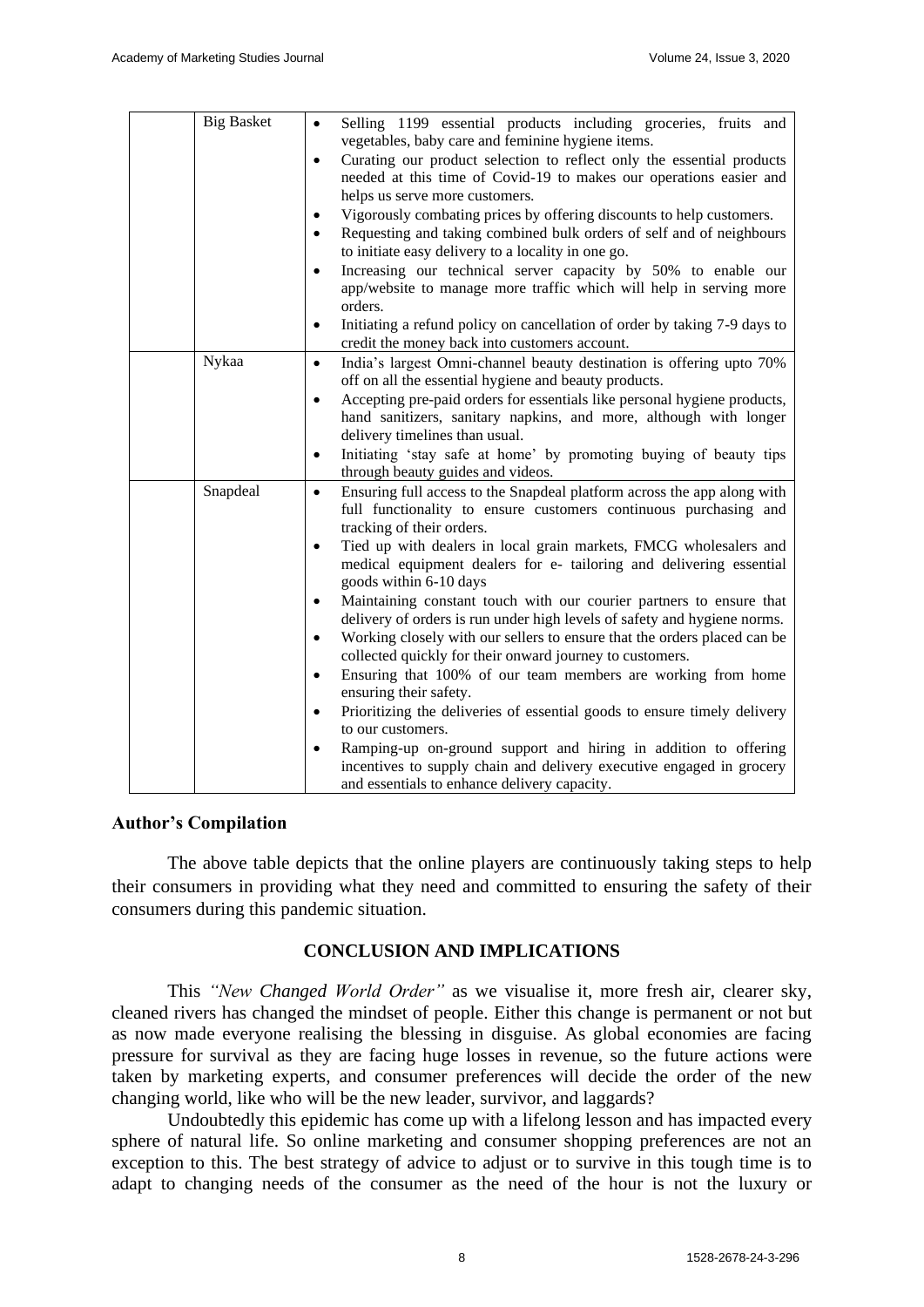availability of luxurious goods at the specific price range, but unitedly everyone is contributing and fighting for the passage of this phase. So preferences have changed over from trip to the globe to stay at home and buying luxury online to buying groceries for survival.

While the globe has been revolving from the special effects of the Coronavirus (COVID-19) pandemic, at the same time customer behaviour is being enforced to change and consumers are progressively moving towards online shopping. Many new challenges have been forced on business units as international borders have been closed for exchange of goods so, survival for many will be a tough job. Might be a chance that some companies will stop operating in the short run and few will face permanent shut down. This will leads to financial uncertainty among staff members.

Financial uncertainty among economies, business, staff and the outlook of a simple and long-term future recession that will set back to backdrop the economy for the long run. This will lead to a long-run impact on consumer shopping trends perception and preference behaviour.

#### **REFERENCES**

- Argyroudis, G., & Siokis, F. (2018). The complexity of the HANG SENG Index and its constituencies during the 2007-2008 Great Recession. *Physica A: Statistical Mechanics and its Applications*, *495*, 463-474.
- Arpana, D. (2020). A Study on Changing Buying Habits of The Customers Using E-Commerce Platform with Reference to Flipkart. *Studies in Indian Place Names*, *40*(40), 2172-2176.
- Barr, S. (2020). Should Customers Be Stockpiling amid Coronavirus Outbreak?, Independent Digital News and Media,.independent.co.uk/life-style/food-and-drink/coronavirus-stockpile-emergency-list-food-handsanitiser-panic-buying-a9373061.html.
- Barro, R.J., Ursúa, J.F., & Weng, J. (2020). *The coronavirus and the great influenza pandemic: Lessons from the "spanish flu" for the coronavirus's potential effects on mortality and economic activity* (No. w26866). National Bureau of Economic Research.
- Bentolila, S., Jansen, M., & Jiménez, G. (2018). When credit dries up: Job losses in the great recession. *Journal of the European Economic Association*, *16*(3), 650-695.
- Cetrez, Z., & Van Dam, P. (2018). IN DIGITALIZATION WE TRUST?: An exploration of the impact of digitalization on the trustworthiness of the leader in Dutch start-ups from the perspective of managers and employees.
- Cipollini, A., & Parla, F. (2018). Credit demand and supply shocks in Italy during the Great Recession. *Applied Economics*, *50*(53), 5795-5813.
- Coronavirus Disease (COVID-19) Outbreak. *World Health Organization*, World Health Organization, www.who.int/westernpacific/emergencies/covid-19. Coronavirus Resources for Retailers. *NRF*, nrf.com/resources/retail-safety-and-security-tools/coronavirus-resources-retailers.
- Dou, Y. (2017). The spillover effect of consolidating securitization entities on small business lending. *Available at SSRN 2727958*.
- Eichenbaum, M.S., Rebelo, S., & Trabandt, M. (2020). *The macroeconomics of epidemics* (No. w26882). National Bureau of Economic Research.
- Flipkart Stories Editorial Team (2020). COVID-19 Precautions & Preparedness at the Flipkart Group. *Flipkart Stories*, stories.flipkart.com/covid-19-preparedness-flipkart-group/.
- Fouberg, E.H., & Murphy, A.B. (2020). *Human geography: people, place, and culture*. John Wiley & Sons.
- Garcia, D. (2020). Employment in the Great Recession: How Important Were Household Credit Supply Shocks?. *Journal of Money, Credit and Banking*, *52*(1), 165-203.
- Gormsen, N.J., & Koijen, R.S. (2020). Coronavirus: Impact on stock prices and growth expectations. *University of Chicago, Becker Friedman Institute for Economics Working Paper*, (2020-22).
- Gourinchas, P.O., & Parker, J.A. (2002). Consumption over the life cycle. *Econometrica*, *70*(1), 47-89.
- Halan, D. (2020). Impact of COVID-19 on Online Shopping in India. retail.economictimes.indiatimes.com/retales/impact-of-covid-19-on-online-shopping-in-india/4115.
- India Brand Equity Foundation. (2017). About Indian Retail Industry, Market Size, Export & Investment Opportunity. *IBEF*, India Brand Equity Foundation, www.ibef.org/industry/retail-india.aspx.
- Jones, C.J., Philippon, T., & Venkateswaran, V. (2020). *Optimal mitigation policies in a pandemic: Social distancing and working from home* (No. w26984). National Bureau of Economic Research.
- Joseph, P.T. (2019). *E-commerce: An Indian perspective*. PHI Learning Pvt. Ltd.